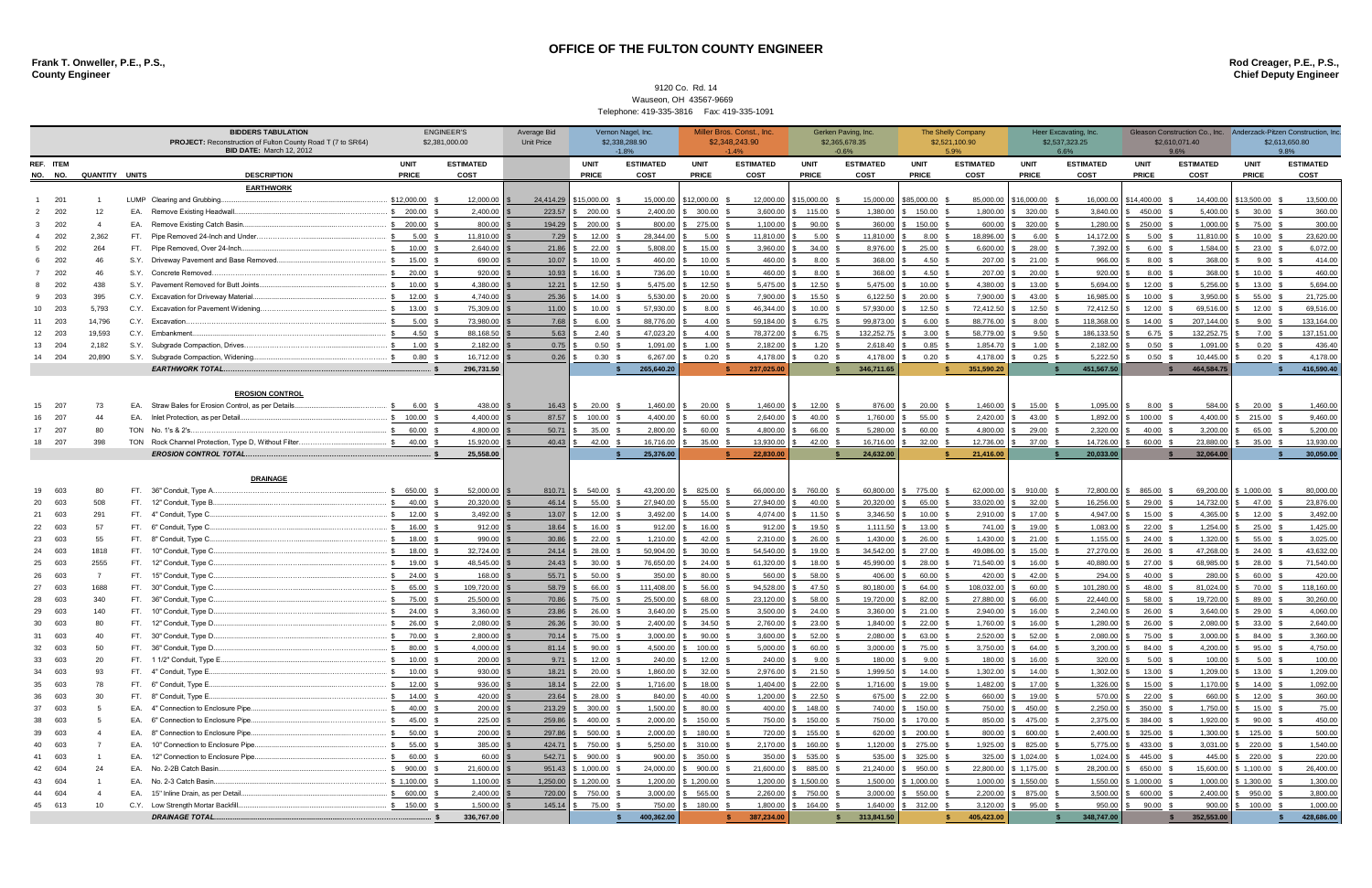|                 |                |                                                                                                                | <b>ENGINEER'S</b> |                        | Average Bid    | Vernon Nagel, Inc. |                       | Miller Bros. Const., Inc. |                        | Gerken Paving, Inc. |                        | The Shelly Company |                        | Heer Excavating, Inc. |                        |                |                        | Gleason Construction Co., Inc. Anderzack-Pitzen Construction, Inc. |                        |
|-----------------|----------------|----------------------------------------------------------------------------------------------------------------|-------------------|------------------------|----------------|--------------------|-----------------------|---------------------------|------------------------|---------------------|------------------------|--------------------|------------------------|-----------------------|------------------------|----------------|------------------------|--------------------------------------------------------------------|------------------------|
| REF ITEM        |                |                                                                                                                | <b>UNIT</b>       | <b>ESTIMATED</b>       |                | <b>UNIT</b>        | <b>ESTIMATED</b>      | <b>UNIT</b>               | <b>ESTIMATED</b>       | <b>UNIT</b>         | <b>ESTIMATED</b>       | <b>UNIT</b>        | <b>ESTIMATED</b>       | <b>UNIT</b>           | <b>ESTIMATED</b>       | <b>UNIT</b>    | <b>ESTIMATED</b>       | <b>UNIT</b>                                                        | <b>ESTIMATED</b>       |
| NO. NO.         | QUANTITY UNITS | <b>DESCRIPTION</b>                                                                                             | <b>PRICE</b>      | COST                   |                | <b>PRICE</b>       | <b>COST</b>           | <b>PRICE</b>              | <b>COST</b>            | <b>PRICE</b>        | COST                   | <b>PRICE</b>       | COST                   | <b>PRICE</b>          | COST                   | <b>PRICE</b>   | COST                   | <b>PRICE</b>                                                       | COST                   |
|                 |                | <b>PAVEMENT</b>                                                                                                |                   |                        |                |                    |                       |                           |                        |                     |                        |                    |                        |                       |                        |                |                        |                                                                    |                        |
| 253             | 181            | C.Y. Pavement Repair.                                                                                          | \$ 190.00         | 34,390.00              | 170.00         | 150.00             | 27,150.00             | 175.00                    | 31,675.00              | 175.00 \$<br>£.     | 31,675.00              | 155.00             | 28,055.00              | 180.00 \$             | 32,580.00              | \$ 180.00      | 32,580.00              | 175.00                                                             | 31,675.00              |
| 301             | 2357           | C.Y. Asphalt Concrete Base for Widening.                                                                       | \$118.00          | 278,126.00             | 119.29         | 120.00             | 282,840.00            | 120.00                    | 282,840.00             | 120.00              | 282,840.00             | 113.00             | 266,341.00             | 122.00                | 287,554.00             | 120.00         | 282,840.00             | 120.00                                                             | 282,840.00             |
| 304             | 3471           | C.Y. Aggregate Base for Widening.                                                                              | 38.00             | 131.898.00             | 33.07          | 30.00              | 104.130.00            | 33.00                     | 114,543.00             | 33.00               | 114,543.00             | 35.50              | 123,220.50             | 34.00                 | 118.014.00             | 33.00          | 114,543.00             | 33.00                                                              | 114,543.00             |
| 301             | 12             | C.Y. Asphalt Concrete Base for Pipe Trench.                                                                    | $5 - 120.00$      | 1,440.00               | 371.43         | 500.00             | 6,000.00              | 300.00                    | 3,600.00               | 250.00              | 3,000.00               | 400.00             | 4,800.00               | 510.00                | 6,120.00               | 140.00         | 1,680.00               | 500.00                                                             | 6,000.00               |
| 304<br>50       | 19             | C.Y. Aggregate Base for Pipe Trench<br>GAL. Tack Coat                                                          | 40.00             | 760.00                 | 71.93          | 65.00              | 1,235.00              | 130.00                    | 2,470.00               | 85.00               | 1,615.00               | 120.00             | 2,280.00               | 45.00                 | 855.00                 | 36.50          | 693.50                 | 22.00                                                              | 418.00                 |
| 407<br>408      | 8441<br>8358   | GAL. Prime Coat.                                                                                               | 1.60<br>2.40      | 13,505.60<br>20,059.20 | 1.99<br>1.89   | 2.00<br>1.00       | 16,882.00<br>8,358.00 | 2.00<br>2.00              | 16,882.00<br>16,716.00 | 2.00<br>2.00        | 16,882.00<br>16,716.00 | 1.90<br>2.25       | 16,037.90<br>18,805.50 | $2.00$ \$<br>2.00     | 16,882.00<br>16,716.00 | 2.00<br>2.00   | 16,882.00<br>16,716.00 | 2.00<br>2.00                                                       | 16,882.00<br>16,716.00 |
| 411             | 91             | C.Y. Aggregate Base, Overlay Existing Drive                                                                    | 45.00             | 4,095.00               | 51.57          | 50.00              | 4.550.00              | 80.00                     | 7,280.00               | 50.00               | 4,550.00               | 45.00              | 4.095.00               | 50.00                 | 4.550.00               | 36.00          | 3,276.00               | 50.00                                                              | 4,550.00               |
| 411             | 393            | C.Y. Aggregate Base for Drives.                                                                                | 45.00             | 17,685.00              | 50.43          | 50.00              | 19,650.00             | 45.00                     | 17,685.00              | 50.00               | 19,650.00              | 45.00              | 17,685.00              | 50.00                 | 19,650.00              | 36.00          | 14,148.00              | 77.00                                                              | 30,261.00              |
| 448<br>55       | 3719           | C.Y. Asphalt Concrete, Intermediate Course, Type 2, PG 64-22                                                   | 125.00            | 464,875.00             | 117.43         | 115.00             | 427,685.00            | 115.00                    | 427,685.00             | 115.00              | 427,685.00             | 130.00             | 483,470.00             | 117.00                | 435,123.00             | 115.00         | 427,685.00             | 115.00                                                             | 427,685.00             |
| 448             | 2187           | C.Y. Asphalt Concrete, Surface Course, Type 1, PG64-22.                                                        | 130.00            | 284,310.00             | 135.29         | 132.00             | 288,684.00            | 132.00                    | 288,684.00             | 132.00              | 288,684.00             | 152.00             | 332,424.00             | 135.00                | 295,245.00             | 132.00         | 288,684.00             | 132.00                                                             | 288,684.00             |
| 448             |                | C.Y. Asphalt Concrete, Surface Course, for Driveways                                                           | \$190.00          | 950.00                 | 210.00         | 200.00             | 1,000.00              | 200.00                    | 1,000.00               | 200.00              | 1,000.00               | 265.00             | 1,325.00               | 205.00                | 1,025.00               | 200.00         | 1,000.00               | 200.00                                                             | 1,000.00               |
| 452             | 54             | S.Y. Non-Reinforced Portland Cement Concrete Pavement                                                          | 55.00             | 2,970.00               | 52.43          | 65.00              | 3,510.00              | 50.00                     | 2,700.00               | 40.00               | 2,160.00               | 75.00              | 4.050.00               | 47.00                 | 2.538.00               | 40.00          | 2,160.00               | 50.00                                                              | 2,700.00               |
| 617             | 859            | C.Y. Reconditioning of Shoulders.                                                                              | \$38.00           | 32,642.00              | 37.43          | 36.00              | 30,924.00             | 35.00                     | 30,065.00              | 38.00               | 32,642.00              | 40.00              | 34,360.00              | 39.00                 | 33,501.00              | 38.00 \$       | 32,642.00              | 36.00                                                              | 30,924.00              |
|                 |                | <b>PAVEMENT TOTAL.</b>                                                                                         |                   | 1,287,705.80           |                |                    | 1,222,598.00          |                           | 1,243,825.00           |                     | 1,243,642.00           |                    | 1,336,948.90           |                       | 1,270,353.00           |                | 1,235,529.50           |                                                                    | 1,254,878.00           |
|                 |                |                                                                                                                |                   |                        |                |                    |                       |                           |                        |                     |                        |                    |                        |                       |                        |                |                        |                                                                    |                        |
|                 |                | <b>MISCELLANEOUS</b>                                                                                           |                   |                        |                |                    |                       |                           |                        |                     |                        |                    |                        |                       |                        |                |                        |                                                                    |                        |
| 103             |                | LUMP Premium for Contract Performance Bond & Maintenance Guarantee Bond                                        | \$11,475.20       | 11,475.20              | 15.428.57      | \$12,000.00        | 12,000.00             | \$10,000.00               | 10,000.00              | \$16,500.00         | 16,500.00              | \$7,000.00         |                        | 7.000.00 \$14.000.00  | 14,000.00              | \$24,500.00    | 24,500.00              | \$24,000.00                                                        | 24,000.00              |
| 61 SPECIAL      |                | LUMP Premium for Railroad Protective Liability Insurance.                                                      | \$2,500.00        | 2,500.00               | 3,300.00       | \$5,000.00         | 5,000.00              | \$2,500.00                | 2,500.00               | \$2,500.00          | 2,500.00               | 500.00             | 500.00                 | $$6,000.00$ \$        | 6,000.00               | \$4,000.00     | 4,000.00               | \$2,600.00                                                         | 2,600.00               |
| 62 SPECIAL      |                | LUMP Railroad Fees.                                                                                            | \$8,000.00        | 8,000.00               | 14,257.14      | \$20,000.00        | 20,000.00             | \$15,050.00               | 15,050.00              | \$5,000.00          | 5,000.00               | \$ 5,500.00        | 5,500.00               | \$23,000.00           | 23,000.00              | \$15,000.00    | 15,000.00              | \$16,250.00                                                        | 16,250.00              |
| 614             |                | LUMP Maintaining Traffic                                                                                       | \$13,500.00       | 13,500.00              | 30,571.43      | \$25,000.00        | 25,000.00             | \$50,000.00               | 50,000.00              | \$35,500.00         | 35,500.00              | \$10,000.00        | 10,000.00              | \$38,000.00           | 38,000.00              | \$12,000.00    | 12,000.00              | \$43,500.00                                                        | 43,500.00              |
| 623             |                | LUMP Construction Layout Stakes                                                                                | \$10,000.00       | 10,000.00              | 14,344.86      | 5,000.00           | 5,000.00              | 12,000.00                 | 12,000.00              | \$15,314.00         | 15,314.00              | \$14,100.00        | 14,100.00              | 18,000.00             | 18,000.00              | \$18,000.00    | 18,000.00              | \$18,000.00                                                        | 18,000.00              |
| 606<br>606      | 100<br>87.5    | FT. Type 5 Guardrail.<br>FT. Railing (Deep Beam Rail With Tubular Backup, Type 2 Post and Anchor Bolts \$70.00 | \$ 20.00          | 2,000.00<br>6,125.00   | 24.20<br>56.00 | 20.00<br>52.00     | 2,000.00<br>4,550.00  | 19.80<br>52.00            | 1,980.00<br>4,550.00   | 19.80<br>52.00      | 1,980.00<br>4,550.00   | 19.80<br>52.00     | 1,980.00<br>4,550.00   | 20.00<br>52.00 \$     | 2,000.00<br>4,550.00   | 50.00<br>80.00 | 5,000.00<br>7,000.00   | 20.00<br>52.00                                                     | 2,000.00<br>4,550.00   |
| 606             | 25             | FT. Type 5 Guardrail, 10' Radius.                                                                              | 25.00             | 625.00                 | 28.80          | 25.00              | 625.00                | 25.20                     | 630.00                 | 25.20               | 630.00                 | 25.20              | 630.00                 | 26.00                 | 650.00                 | 50.00          | 1,250.00               | 25.00                                                              | 625.00                 |
| 606             |                | EA. Anchor Assembly, Type A                                                                                    | 900.00            | 2,700.00               | 896.43         | 920.00             | 2,760.00              | 920.00                    | 2,760.00               | 920.00              | 2,760.00               | 920.00             | 2,760.00               | 925.00                | 2,775.00               | 750.00         | 2,250.00               | 920.00                                                             | 2,760.00               |
| 606             |                | EA. Flared End Section.                                                                                        | 50.00             | 50.00                  | 57.29          | 50.00              | 50.00                 | 50.00                     | 50.00                  | 50.00               | 50.00                  | 50.00              | 50.00                  | 51.00                 | 51.00                  | 100.00         | 100.00                 | 50.00                                                              | 50.00                  |
| 642             |                | EA. Railroad Symbol Marking, Type 1                                                                            | \$350.00          | 700.00                 | 300.71         | 300.00             | 600.00                | 300.00                    | 600.00                 | 300.00              | 600.00                 | 300.00             | 600.00                 | 305.00                | 610.00                 | 300.00         | 600.00                 | 300.00                                                             | 600.00                 |
| 642             | 4.25           | MILE Center Line, Type 1                                                                                       | \$850.00          | 3,612.50               | 656.43         | 500.00             | 2,125.00              | 500.00                    | 2,125.00               | 500.00              | 2,125.00               | 500.00             | 2,125.00               | 510.00                | 2,167.50               | 585.00         | 2,486.25               | 1,500.00                                                           | 6,375.00               |
| 642             | 8.5            | MILE Edge Line, Type 1                                                                                         | \$700.00          | 5,950.00               | 513.57         | 500.00             | 4,250.00              | 500.00                    | 4,250.00               | 500.00              | 4,250.00               | 500.00             | 4,250.00               | 510.00                | 4,335.00               | 585.00         | 4,972.50               | 500.00                                                             | 4,250.00               |
|                 |                | <b>MISCELLANEOUS TOTAL</b>                                                                                     |                   | 67,237.70              |                |                    | 83,960.00             |                           | 106,495.00             |                     | 91,759.00              |                    | 54,045.00              |                       | 116,138.50             |                | 97,158.75              |                                                                    | 125,560.00             |
|                 |                |                                                                                                                |                   |                        |                |                    |                       |                           |                        |                     |                        |                    |                        |                       |                        |                |                        |                                                                    |                        |
|                 |                | <b>ROAD 4-3 EARTHWORK</b>                                                                                      |                   |                        |                |                    |                       |                           |                        |                     |                        |                    |                        |                       |                        |                |                        |                                                                    |                        |
| 201<br>73       |                | LUMP Clearing and Grubbing - Ditch Portion                                                                     | \$1,500.00        | 1,500.00               | 2,128.57       | \$2,500.00         | 2,500.00              | \$1,200.00                | 1,200.00               | \$3,000.00          | 3,000.00               | 1,000.00           | 1,000.00               | $$1,200.00$ \$        | 1,200.00               | \$5,500.00     | 5,500.00               | 500.00                                                             | 500.00                 |
| 202             | 26             | FT. Pipe Removed Under 24".                                                                                    | 8.00              | 208.00                 | 6.57           | 10.00              | 260.00                | 10.00                     | 260.00                 | 4.00                | 104.00                 | 10.00              | 260.00                 | 4.00                  | 104.00                 | 3.00           | 78.00                  | 5.00                                                               | 130.00                 |
| 202             | 24             | FT. Pipe Removed 24" and Over.                                                                                 | \$ 10.00          | 240.00                 | 20.00          | 15.00              | 360.00                | 25.00                     | 600.00                 | 24.00               | 576.00                 | 15.00              | 360.00                 | $7.00$ :              | 168.00                 | 6.00           | 144.00                 | 48.00                                                              | 1,152.00               |
| 202             |                | LUMP Corrugated Metal Pipe Arch Removed.<br>S.Y. Pavement Removed for Butt Joints.                             | \$6,000.00        | 6,000.00               | 5,171.43       | 2,500.00           | 2,500.00              | 7,500.00                  | 7,500.00               | \$2,200.00          | 2,200.00               | 8,000.00           | 8,000.00               | 4,000.00              | 4,000.00               | \$7,500.00     | 7,500.00               | 4,500.00                                                           | 4,500.00               |
| 202<br>503      |                | C.Y. Unclassified Excavation.                                                                                  | \$ 10.00<br>50.00 | 840.00                 | 12.29          | 12.50              | 1,050.00              | 12.50<br>20.00            | 1,050.00               | 12.50<br>30.00      | 1,050.00               | 10.00              | 840.00                 | 13.00                 | 1,092.00               | 12.50          | 1,050.00               | 13.00                                                              | 1,092.00               |
| 78<br>203<br>79 | -55<br>438     | C.Y. Exacvation                                                                                                | 6.00              | 2,750.00<br>2,628.00   | 22.43<br>10.71 | 20.00<br>10.00     | 1,100.00<br>4,380.00  | 10.00                     | 1,100.00<br>4,380.00   | 8.00                | 1,650.00<br>3,504.00   | 9.00<br>9.00       | 495.00<br>3,942.00     | 30.00<br>12.00        | 1,650.00<br>5,256.00   | 20.00<br>17.00 | 1,100.00<br>7,446.00   | 28.00<br>9.00                                                      | 1,540.00<br>3,942.00   |
| 203<br>80       | 212            | C.Y. Embankment.                                                                                               | 5.00              | 1,060.00               | 11.00          | $10.00$ \$         | 2,120.00              | $5.00\degree$             | 1,060.00               | $20.00$ \$          | 4,240.00               | $9.00$ \$          | 1,908.00               | $12.00$ \$            | 2,544.00               | 6.00           | 1,272.00               | 15.00                                                              | 3,180.00               |
| 204             | 59             | S.Y. Subgrade Compaction - Pavement.                                                                           | \$ 1.00           | 59.00                  | 1.10           | $1.00$ \$          | 59.00                 | $2.00\frac{1}{2}$         | 118.00                 | $2.50\frac{ }{ }$   | 147.50                 | 0.50               | 29.50                  | $1.00$ \$             | 59.00                  | $0.50$ \;      | 29.50                  | 0.20                                                               | 11.80                  |
| 82 204          | 108            | S.Y. Subgrade Compaction - Drives                                                                              | \$ 1.00           | 108.00                 | 0.86           | $1.00$ \$          | 108.00                | $1.00$ \$                 | 108.00                 | $1.50$ \$           | 162.00                 | $0.85$ \$          | 91.80                  | $1.00\quad$ \$        | 108.00                 | $0.50\quad$ \$ | 54.00                  | 0.20                                                               | 21.60                  |
|                 |                | ROAD 4-3 EARTHWORK TOTAL.                                                                                      |                   | 15,393.00              |                |                    | 14,437.00             |                           | 17,376.00              |                     | 16,633.50              |                    | 16,926.30              |                       | 16,181.00              |                | 24,173.50              |                                                                    | 16,069.40              |
|                 |                |                                                                                                                |                   |                        |                |                    |                       |                           |                        |                     |                        |                    |                        |                       |                        |                |                        |                                                                    |                        |
|                 |                | ROAD 4-3 EROSION CONTROL                                                                                       |                   |                        |                |                    |                       |                           |                        |                     |                        |                    |                        |                       |                        |                |                        |                                                                    |                        |
| 207<br>83       |                | EA. Straw Bales for Erosion Control, as per Detail.                                                            | \$ 5.00           | 80.00                  | 16.57          | 15.00              | 240.00                | 20.00                     | 320.00                 | $12.00$ \$          | 192.00                 | $20.00\quad$ \$    | 320.00                 | 16.00 \$              | 256.00                 | 8.00           | 128.00                 | 25.00                                                              | 400.00                 |
| 601<br>84       | 109            | TON Rock Channel Protection, Type D, Without Filter.                                                           | \$ 40.00          | 4,360.00               | 41.43          | 50.00              | 5,450.00              | 42.00                     | 4,578.00               | 40.00 :             | 4,360.00               | 35.00 \$           | 3,815.00               | 38.00 \$              | 4,142.00               | $50.00$ \$     | 5,450.00               | 35.00                                                              | 3,815.00               |
|                 |                | ROAD 4-3 EROSION CONTROL TOTAL                                                                                 |                   | 4,440.00               |                |                    | 5,690.00              |                           | 4,898.00               |                     | 4,552.00               |                    | 4,135.00               |                       | 4,398.00               |                | 5,578.00               |                                                                    | 4,215.00               |
|                 |                | ROAD 4-3 DRAINAGE                                                                                              |                   |                        |                |                    |                       |                           |                        |                     |                        |                    |                        |                       |                        |                |                        |                                                                    |                        |
| 603             | 20             | FT. 8" Conduit, Type C                                                                                         | \$ 25.00 \$       | 500.00                 | 49.29          | 28.00 \$           | 560.00                | 21.00                     | 420.00                 | \$200.00\$          | 4,000.00               | 30.00              | 600.00                 | $29.00$ \$            | 580.00                 | $31.00$ \$     | 620.00                 | 6.00                                                               | 120.00                 |
| 603             | 10             | FT. 10" Conduit, Type C.                                                                                       | \$30.00           | 300.00                 | 28.29          | $35.00$ \$         | 350.00                | 26.00%                    | 260.00                 | $30.00$ \$          | 300.00                 | 27.00              | 270.00                 | 32.00 \$              | 320.00                 | 38.00 \$       | 380.00                 | 10.00                                                              | 100.00                 |
| 603             | 40             | FT. 36" Conduit, Type D.                                                                                       | \$80.00           | 3,200.00               | 76.57          | 70.00              | 2,800.00              | 108.00                    | 4,320.00               | 59.00               | 2,360.00               | 72.00              | 2,880.00               | 66.00 \$              | 2,640.00               | 70.00          | 2,800.00               | 91.00                                                              | 3,640.00               |
| 603<br>88       | 54             | FT. 9'x6' Conduit, Type A.                                                                                     | 700.00            | 37,800.00              | 871.43         | 700.00             | 37,800.00             | 770.00                    | 41,580.00              | 600.00              | 32,400.00              | 730.00             | 39,420.00              | 900.00                | 48,600.00              | \$1,450.00     | 78,300.00              | 950.00                                                             | 51,300.00              |
| 509<br>89       | 1,142          | POUND Epoxy Coated Reinforcing Steel, Grade 60.                                                                | 1.50              | 1,713.00               | 1.69           | 1.35               | 1,541.70              | 1.10                      | 1,256.20               | 1.50                | 1,713.00               | 3.75               | 4,282.50               | $1.75$ \$             | 1,998.50               | 1.35           | 1,541.70               | 1.00                                                               | 1,142.00               |
| 511<br>90       | 13             | C.Y. Class C Concrete, Headwalls.                                                                              | \$ 700.00         | 9,100.00               | 884.29         | 500.00             | 6,500.00              | \$1,000.00                | 13,000.00              | 990.00              | 12,870.00              | \$1,100.00         | 14,300.00              | 650.00                | 8,450.00               | 450.00         | 5,850.00               | 5 1,500.00                                                         | 19,500.00              |
| 518<br>91       | 10             | C.Y. Porous Backfill With Filter Fabric.                                                                       | 90.00             | 900.00                 | 105.00         | 50.00              | 500.00                | 70.00                     | 700.00                 | 120.00              | 1,200.00               | 325.00             | 3,250.00               | 60.00 \$              | 600.00                 | 65.00          | 650.00                 | 45.00                                                              | 450.00                 |
| 92 Special      | 93             | S.Y. Special Membrane Waterproofing (Sheet Type 2)                                                             | \$ 20.00          | 1,860.00               | 26.00          | 18.00              | 1,674.00              | 18.00                     | 1,674.00               | 33.00               | 3,069.00               | 20.00              | 1,860.00               | 17.00                 | 1,581.00               | 38.00          | 3,534.00               | 38.00                                                              | 3,534.00               |
| 93 Special      | 40             | S.Y. Special Sealing of Concrete Surfaces (Epoxy).                                                             | 622.00            | 880.00                 | 21.50          | 20.00              | 800.00                | 24.00                     | 960.00                 | 18.50               | 740.00                 | 35.00              | 1,400.00               | 13.00 \$              | 520.00                 | 15.00          | 600.00                 | 25.00                                                              | 1,000.00               |
|                 |                | ROAD 4-3 DRAINAGE TOTAL.                                                                                       |                   | 56,253.00              |                |                    | 52,525.70             |                           | 64,170.20              |                     | 58,652.00              |                    | 68,262.50              |                       | 65,289.50              |                | 94,275.70              |                                                                    | 80,786.00              |